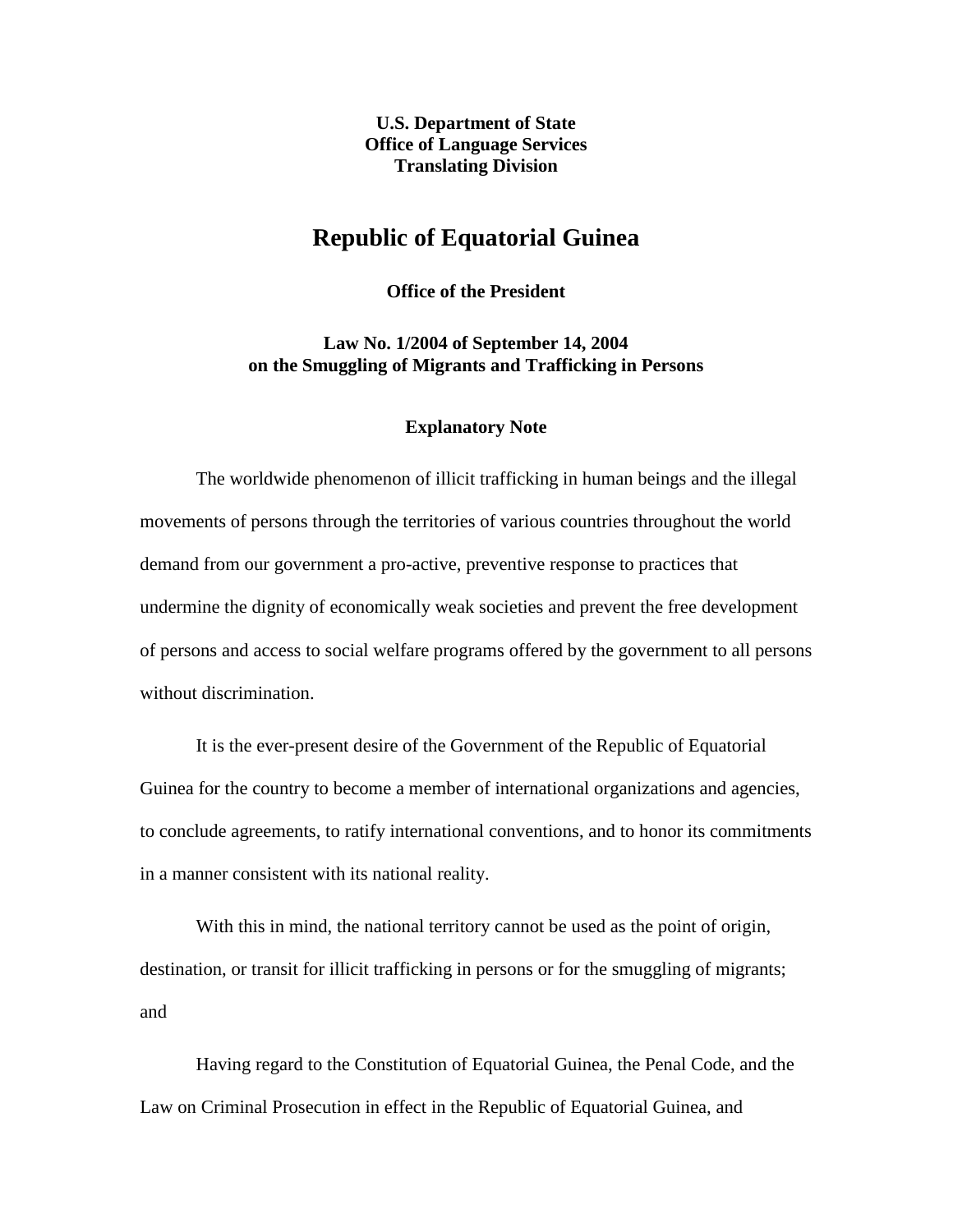Considering:

The United Nations Convention Against Transnational Organized Crime and its Protocol to Prevent, Suppress, and Punish Trafficking in Persons, Especially Women and Children, together with the Protocol Against the Smuggling of Migrants by Land, Sea, and Air;

Article 4 of the Convention on the Rights of the Child; and

Decree No. 100/1997 of September 30, 1997, establishing the National Committee for the Rights of the Child in the Republic of Equatorial Guinea,

I hereby ratify, as duly approved by the Chamber of Representatives meeting during its regular session in Malabo from September 2 to October 3, 2004, the following

**Law on the Smuggling of Migrants and Trafficking in Persons**

**Article 1. Definitions.** For the purposes of this Law, the following definitions shall apply:

(a) **Trafficking in persons:** the recruitment, transportation, transfer, harboring or receipt of persons, by means of the threat or use of force or other forms of coercion, of abduction, of fraud, of deception, of the abuse of power or of a position of vulnerability or of the giving or receiving of payments or benefits to achieve the consent of a person having control over another person, for the purpose of exploitation, so that said person can engage in any type of sexual exploitation, pornography, debt servitude, forced labor or services, forced marriage, unlawful adoption, slavery or practices similar to slavery, or the removal of organs;

(b) **Child:** any person ten years of age or younger;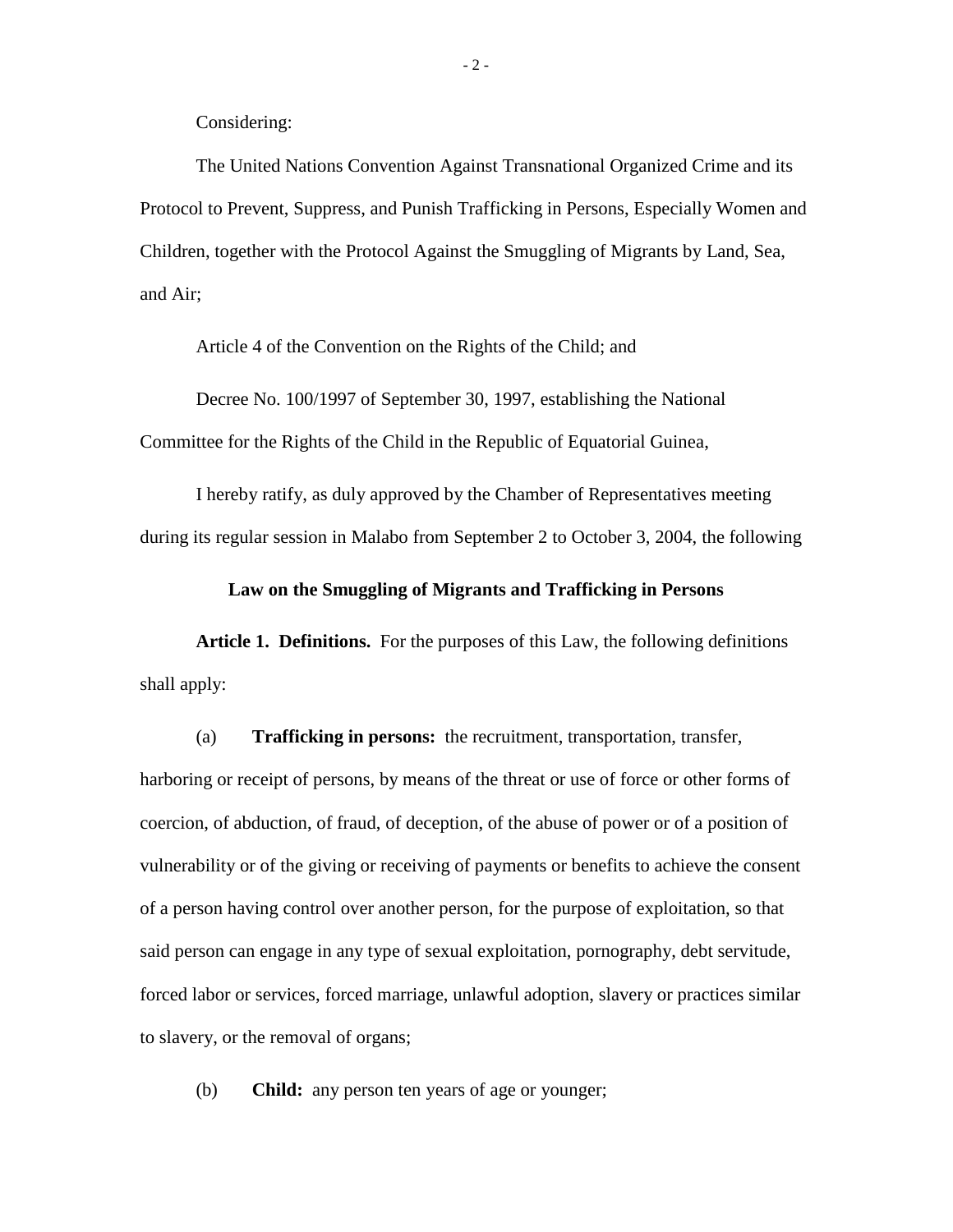(c) **Adolescent:** any person from 11 to 18 years of age;

(d) **Sexual offers:** publication, utilization, exploitation of the mail, media, press, television, global information networks, Internet, digital communication, objects, photographs, images, and any other similar pornographic element;

(e) **Sexual tourism:** tourist activity that includes any form of sexual exploitation;

(f) **Smuggling of migrants:** facilitating the entry, departure, transit, or illegal passage of a person in or out of the country, without complying with the legal requirements in order to obtain, directly or indirectly, a financial or other material benefit;

(g) **Illegal entry:** movement through the country or across the border without complying with the necessary requirements for legally entering or departing the country;

(h) **Organized criminal group:** a structured group of two or more persons, existing for a period of time and acting in concert with the aim of committing one or more of the offenses established in accordance with this Law, in order to obtain, directly or indirectly, a financial or other material benefit;

(i) **Offense:** the conduct described in this Law, the consummation of which is punished under the provisions thereof;

(j) **Property:** assets of every kind, whether movable or immovable, tangible or intangible, and illegal [sic--legal] documents evidencing title to, or other rights in, such assets;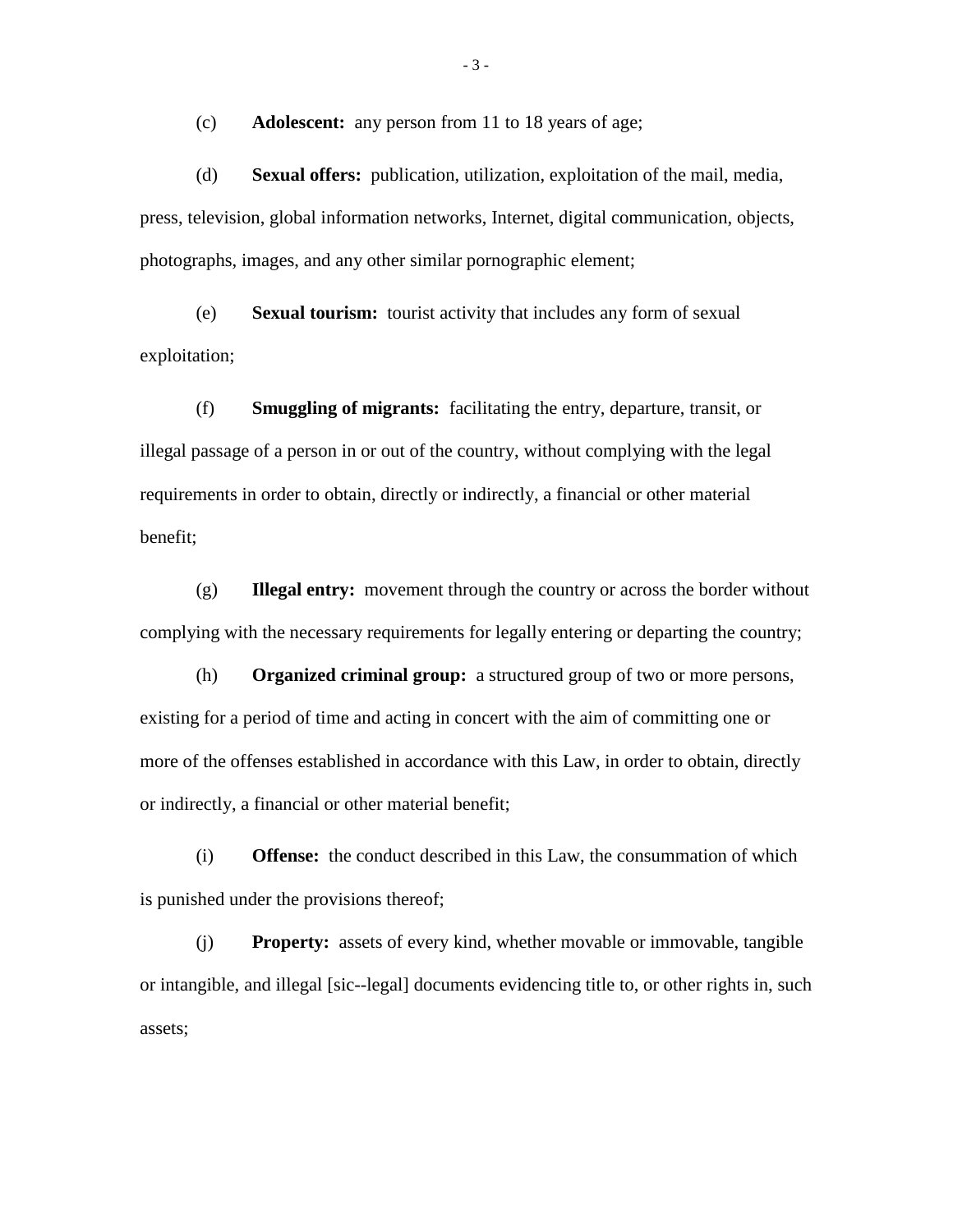(k) **Proceeds from the offense:** any property derived from or obtained, directly or indirectly, through the commission of an offense;

(l) **Freezing or seizure:** temporarily prohibiting the transfer, conversion, disposition or movement of property or temporarily assuming custody or control of property on the basis of an order issued by a competent court;

(m) **Confiscation:** the permanent deprivation of property by order of a competent court;

**Article 2. Offense of Smuggling Migrants.** This offense shall be incurred by anyone who promotes, induces, constrains, finances, transports by land, sea, or air, or cooperates in any way in the illegal entry into or departure of persons from the country, as the point of origin, destination, or transit, without complying with the legal requirements, in order to obtain, directly or indirectly, some financial benefit for oneself or others. Such action shall be punishable by imprisonment of 5 to 10 years and a fine ranging between 7 and 77 million CFA francs.

**Article 3. Offense of Trafficking in Persons.** This offense shall be incurred by anyone who engages in the recruitment, transportation, transfer, harboring or receipt of persons, by means of the threat or use of force or other forms of coercion, of abduction, of fraud, of deception, of the abuse of power or of a position of vulnerability or of the giving or receiving of payments or benefits to achieve the consent of a person having control over another person, for the purpose of exploitation, so that said person will engage in begging, or in any type of sexual exploitation, pornography, debt servitude, forced marriage, irregular adoption, forced labor or services, slavery or practices similar to slavery, servitude or the removal of organs, even with the consent of

- 4 -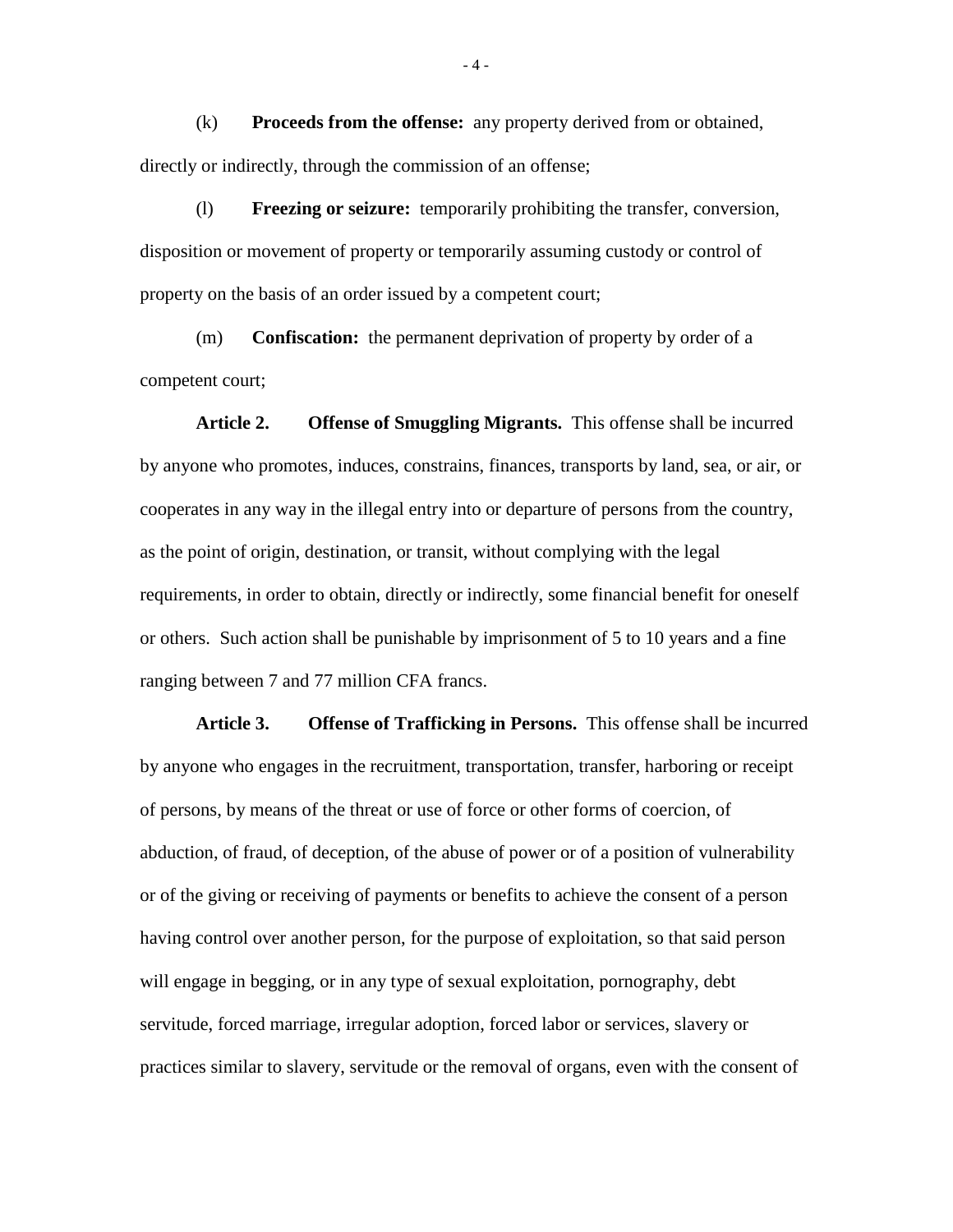the victim; such action shall be punishable by imprisonment of 10 to 15 years and a fine of at least 50 million CFA francs.

**Article 4. Offense of Parental Abuse of Minors.** This offense consists of the use of children by their parents for the itinerant sale of goods or other work during the school day or at night. This offense shall be punished by imprisonment of one month to one year and a fine of between 50,000 and 500,000 CFA francs.

**Article 5. Offense of Child Labor.** This offense shall be incurred by anyone who employs, offers work to, or accepts a minor for work on his own behalf or that of another, in the formal or informal market, and shall be punished by imprisonment of one year and a maximum fine of 250,000 CFA francs.

**Article 6. Confiscation of the Proceeds from Child Labor.** The proceeds from child labor shall be confiscated immediately by any law enforcement agent and surrendered, for destruction or charitable use, to the inter-Ministerial Committee to Combat Trafficking in Women and Children.

**Article 7. Criminal Liability of Legal Entities.** Legal entities shall be criminally liable and may be prosecuted for the smuggling of migrants and trafficking in persons committed by any managerial, administrative, or oversight agency, by any agency having general or collective social-welfare responsibility, or by any representatives acting for or on behalf of such legal entities, and shall be punished by any or all of the following penalties:

(a) A fine of five times the amount stipulated for natural persons;

- 5 -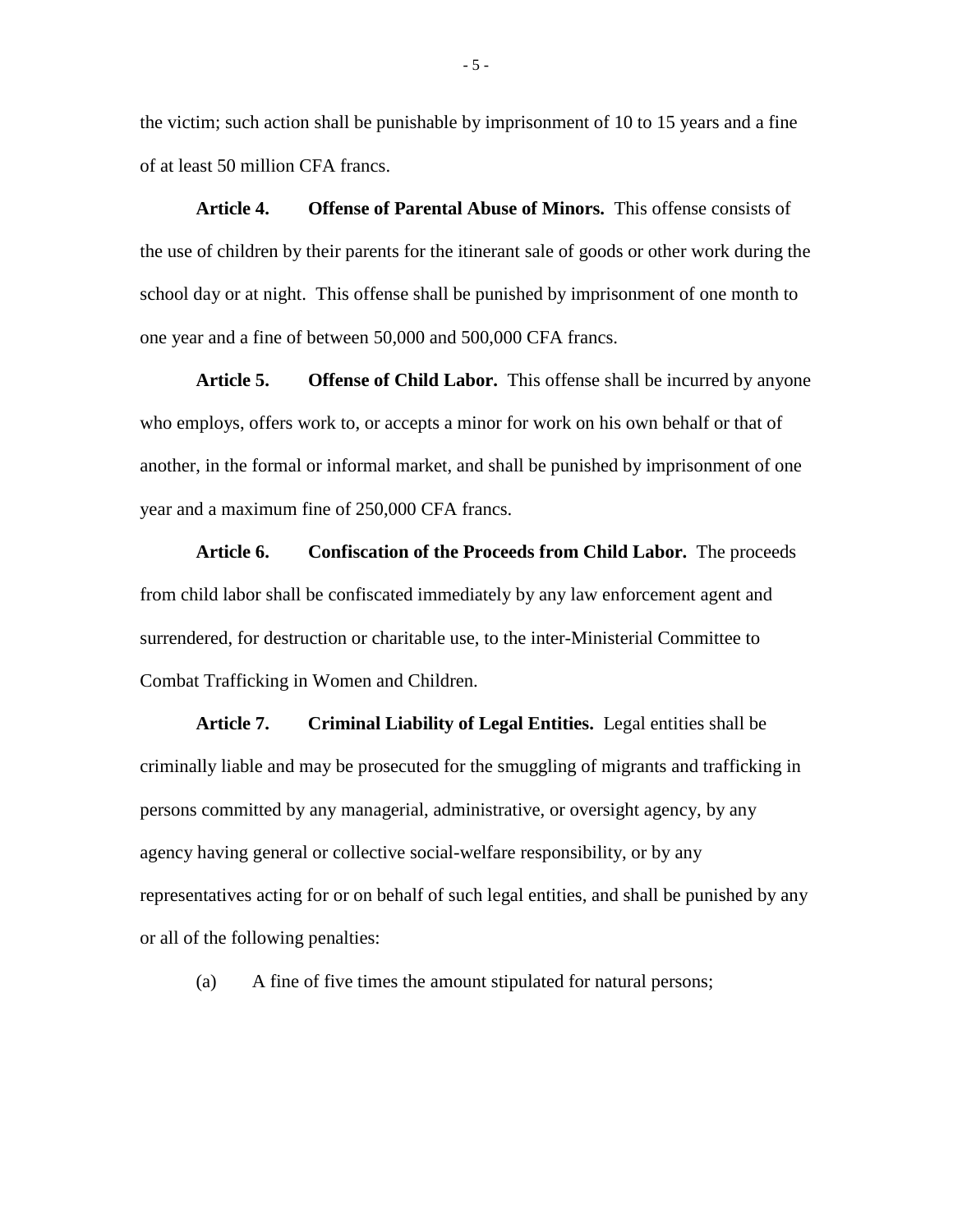(b) Dissolution of the entity, if the offense prosecuted under the provisions of this Law would have been punished by imprisonment of over 15 years had it been committed by a natural person;

(c) Prohibition to engage, either directly or indirectly, in one or more of its professional or social activities, either permanently or for a period of at least ten years;

(d) Monitoring by the courts for a period of no less than five years;

(e) Prohibition by one or more of the principal places of business, headquarters, branches, or locations belonging the company used in the commission of the offense to engage in any activities, either permanently or for a period of at least ten years;

(f) Prohibition, for a period not to exceed five years, to use credit cards or to issue commercial instruments, such as checks, bills of exchange, or promissory notes, except those that allow funds to be withdrawn by their issuer when the latter is the beneficiary thereof, or those that are certified;

(g) Confiscation of the objects used or intended to be used to commit the offense, or of the proceeds from the offense; and

(h) Publication of the sentence [sic]. The liability of legal entities shall not exclude the liability of any natural person who is the author or accomplice of the abovementioned offenses.

The penalties listed under (a) to (i) of this Article shall apply to legal entities established under public law, political parties, legally established legal movements or groups, unions or professional associations, NGOs, and religious organizations recognized as such under law when these entities commit such offenses.

- 6 -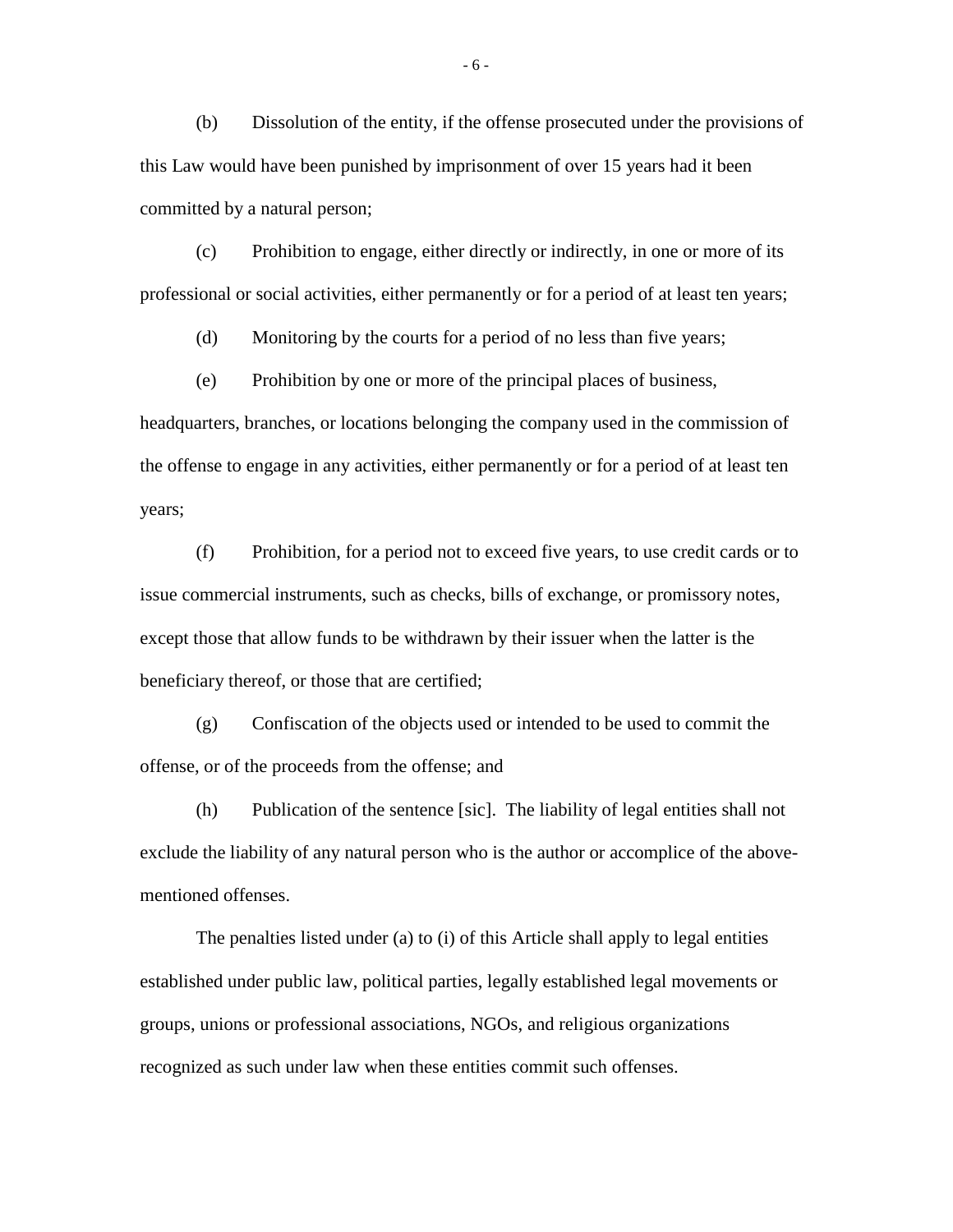**Article 8. Attempt to Commit the Offenses.** Any attempt to commit the offense of smuggling migrants or trafficking in persons shall be punished as if the actual offense had been committed.

**Article 9. Complicity.** Those who participate as accomplices in the commission of the offense of smuggling migrants and trafficking in persons shall be subject to the same punishment as that imposed on the actual perpetrators of the offense.

**Article 10. Aggravating Circumstances.** The following shall be considered circumstances aggravating the offense of smuggling migrants or trafficking in persons:

(a) When the death of the person who is the victim of the smuggling or trafficking results, or when the victim suffers physical or psychological harm, either temporarily or permanently;

(b) When one or more perpetrators of the offense are officials, elected or otherwise, of the central government or of local associations, or are members of the Armed Forces or of the State Security Forces;

(c) When a criminal group is involved and said group can be defined as a national or transnational organized criminal group, or one that has participated in the smuggling of migrants or the trafficking in persons;

(d) When the commission of the offense results in more than one victim;

(e) When the offense has been committed against persons suffering from mental distress or illness, either temporary or permanent, or persons under the age of 18;

(f) When the person responsible is the spouse, partner, or relative to the third degree of consanguinity or first degree of affinity of the victim of the offense;

- 7 -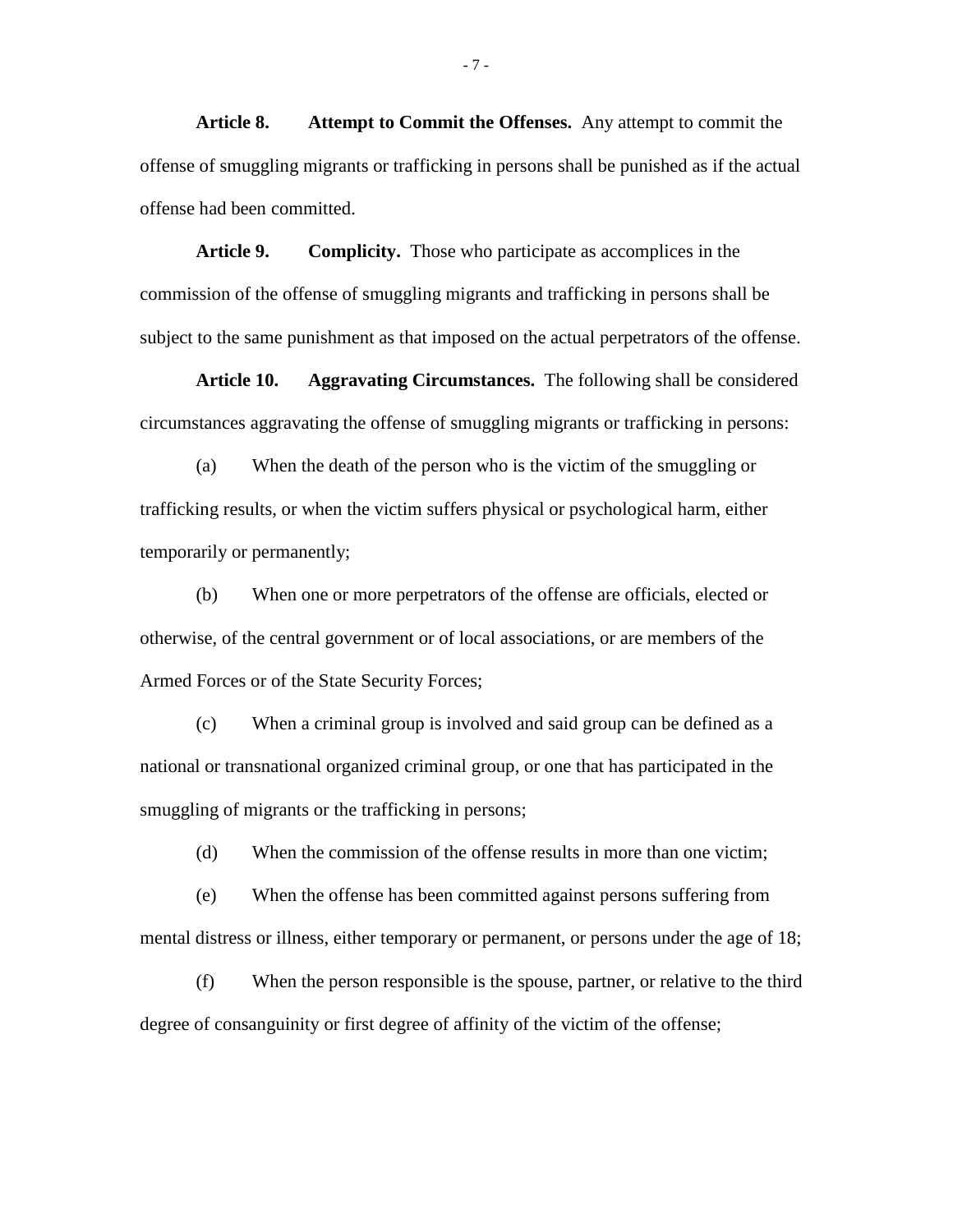(g) When the perpetrator or perpetrators commit the offense of smuggling migrants or trafficking in persons more than once;

(h) When a person creates, alters, produces, or falsifies travel or identification documents, supplies or facilitates the possession of such documents or any others, or illegally obtains a visa for himself or another, or encourages another to do so.

The penalty for offenses committed with the aggravating circumstances described in this Article shall be imprisonment of five years, added to the principal penalty for said offenses.

**Article 11. Extenuating Circumstances.** If the perpetrator of the offense of smuggling migrants or trafficking in persons or his accomplice cooperates or identifies with certainty the organizers of such activities or provides information leading to their arrest, such persons may, under a well-founded order issued by the Public Prosecutor, be exempted from criminal prosecution.

**Article 12. Protection.** The State shall, through the appropriate institutions, protect the privacy and identity of the victims of trafficking, and shall guarantee the confidentiality of the judicial proceedings in question.

Moreover, legal assistance shall be extended to the victims of trafficking to ensure that their views and concerns are presented and reviewed during the criminal proceedings brought against the offenders or traffickers.

**Article 13. Assistance.** The victims of trafficking shall receive medical and psychological care, and social welfare assistance such as counseling and information with respect to their rights. Such assistance shall be provided by government agencies and other civil society entities.

- 8 -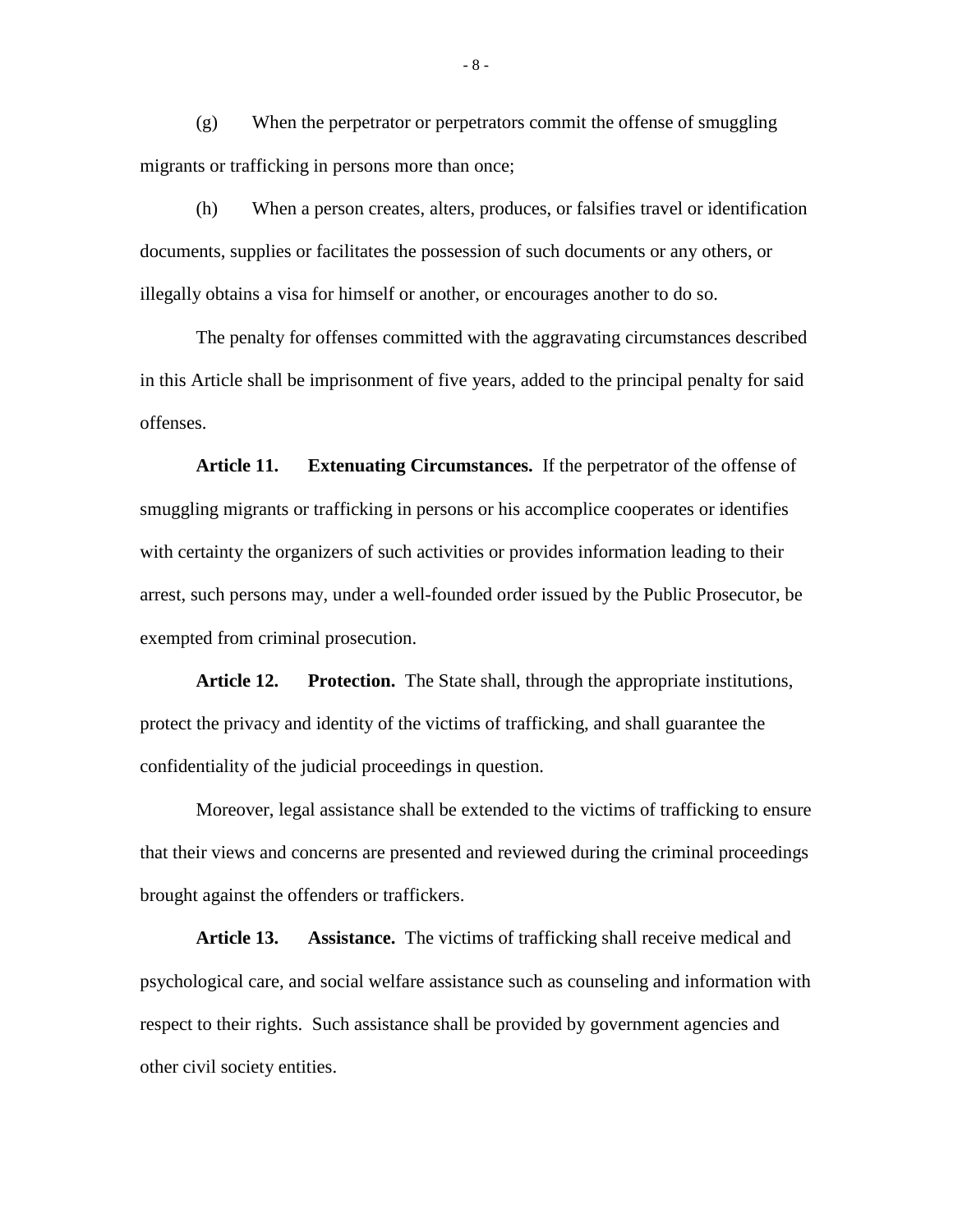In addition, victims of trafficking shall be ensured of appropriate lodging, food, medical care, and access to education, training, and employment opportunities.

Victims of trafficking, especially women, children, and adolescents, shall undergo psychological or other evaluations needed to ensure their protection based on their age and gender.

**Article 14. Forward-looking Policies.** The appropriate institutions shall be required to draft policies, plans, and programs aimed at preventing and assisting the victims of trafficking and protecting, in particular, vulnerable groups, women, children, and adolescents against any new risk of victimization.

Government institutions, acting in concert with the pertinent organizations, shall undertake activities geared towards research, publicity campaigns, and economic and social initiatives aimed at preventing and combating trafficking in persons.

The monies collected from the fines set forth in this Law for the offense of trafficking in persons shall be used to compensate victims for the physical, moral, psychological, and material harm they have suffered and to implement the plans and projects established herein, without prejudice to the law instituting, throughout the national territory, homes used as temporary shelters for women, children, adolescents, and victims of inter-family or domestic violence.

**Article 15. Cooperation.** The institutions responsible for implementing this Law and other relevant authorities shall cooperate in sharing information with a view to determining the accuracy of travel documents, and investigating documents belonging to third parties, undocumented individuals, types of documents, means and methods used by

- 9 -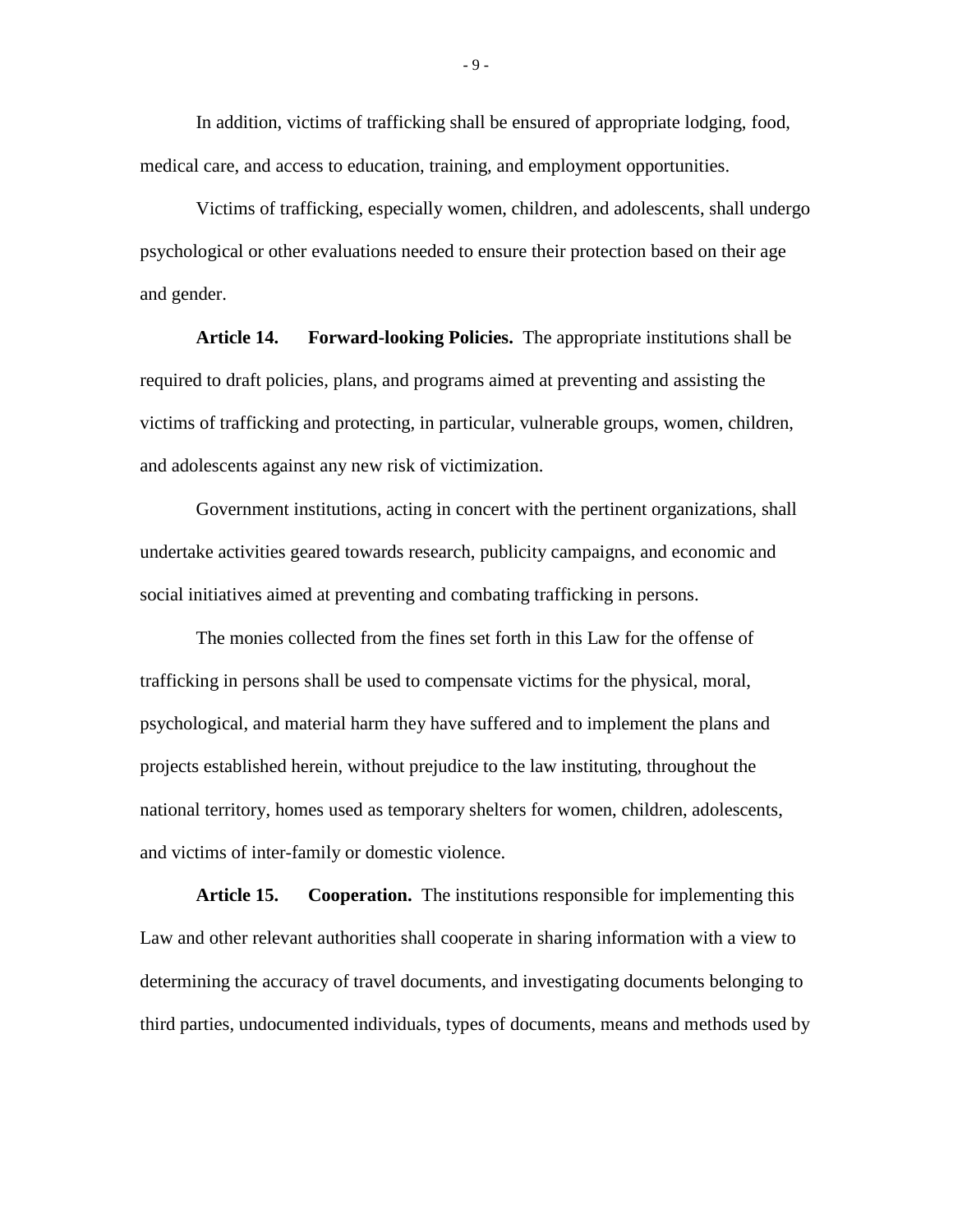traffickers or groups of traffickers, ties with groups and means of detecting them, to ensure their viability, safety, and validity.

**Article 16. Prevention.** In developing policies, programs, and other plans aimed at preventing and combating trafficking in persons, international cooperation may be elicited, as well as the cooperation of civil society and migration-related organizations

**Article 17. Training.** Public officials responsible for implementing this Law, diplomatic officers, consuls, immigration officials, police officers, and others working in this field shall receive training and refresher courses on preventing and combating trafficking in persons, protecting its victims, and punishing the perpetrators thereof. Under the pertinent law, they shall also ensure strict compliance with the measures established with regard to immigration control at the country's borders with a view to combating trafficking in persons.

**Article 18. Joint Action.** The Ministries of the Interior and Local Government; National Security; Social Affairs and the Status of Women; Foreign Affairs, International Cooperation, and Francophone Affairs; and the Attorney General of the Republic shall, through agencies specializing in combating trafficking in persons and the smuggling of migrants, seek to ensure full compliance with the provisions of this Law, and shall be authorized to establish the pertinent rules to ensure their proper application.

**Article 19. Inter-Agency Committee.** A permanent inter-agency committee under the Ministry of Justice, Worship, and Correctional Institutions shall be established to combat the smuggling of migrants, trafficking in persons, and the exploitation of children. This committee shall serve as an advisory body to the government and a

- 10 -